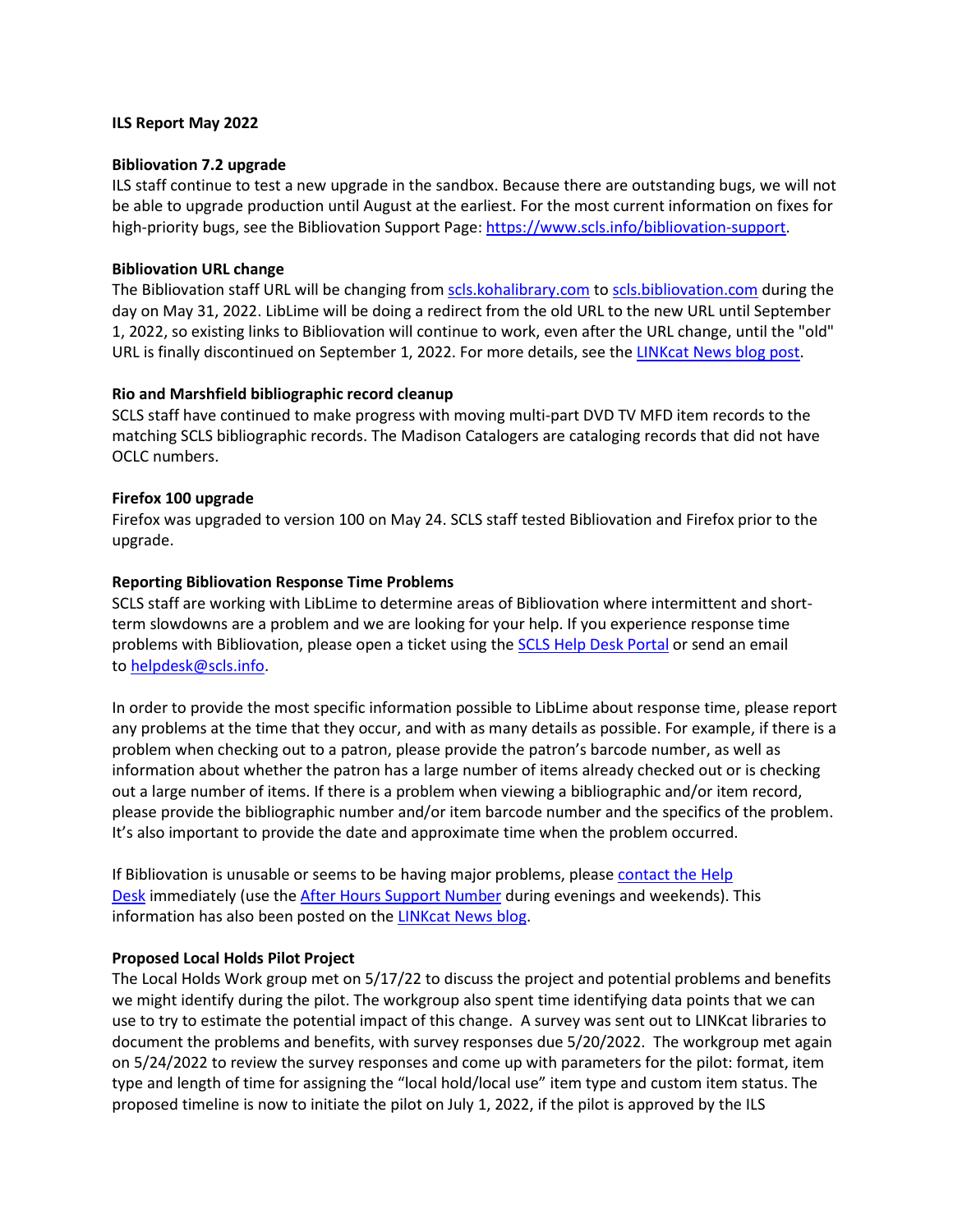Committee on June 1, 2022 in order to provide libraries with informational talking points to explain the pilot project to patrons.

## **Grants**

We are waiting for the Exterior Holds storage lockers that have been purchased for 8 member libraries. Libraries participating in the RFID tagging grant have received their tags and have also received their tagging stations and we will be scheduling installations for each library as soon as the invoices are paid and they receive access to the software. There will be additional tags available to libraries already tagging their collections—more information will be available soon.

## **Multi-part DVDs Packaging Workgroup**

On May 19, 2022 the ILS Member libraries voted Yes to approve the following:

"Would your library like to begin packaging and circulating multi-part fiction television series and miniseries DVD\* sets together, starting with new titles in LINKcat beginning on September 1?" (\*DVD includes BluRay. DVD and BluRay sets will remain distinct in the catalog).

Work has begun to re-convene the Multi-Part DVD Workgroup to work through the changes that need to be made in order to implement this change by September 1, 2022. Current Workgroup members will be provided with the opportunity to drop off the group and we will open it up to new members.

## **Reports**

- The On Demand Inventory report has been released.
- The On Demand Multiple Copies report has been released.

#### **Training and documentation**

We held online User Groups for Circulation, Acquisitions, Discovery Layer, Linking and Serials during the month of May. We will be doing a survey about the preferred format (virtual or in-person) for the Fall 2022 and Spring 2023 User Groups.

The following User Groups are scheduled:

• Reports User Group: to be scheduled

#### **Subcommittee and Workgroup Meetings**

- Circulation Services Subcommittee: May 10, 2022
- Collection Maintenance Subcommittee: May 11, 2022
- Discovery Interface Subcommittee: May 18, 2022
- Local Holds Workgroup: May 3, 17, and 24, 2022

#### **Other ILS Staff Meetings**

- Meetings with LibLime: May 3, 2022; May 17, 2022; May 24, 2022, May 31, 2022
- MPL Catalogers Meetings: May 10, 2022

# **Authority Control and "Bib Base" Update**

Along with our authority control vendor, Backstage, SCLS and the Madison catalogers are currently planning an authority control update project that will update all of the existing OCLC bibliographic records in our database with up-to-date author, subject, genre, and uniform title (series) headings.